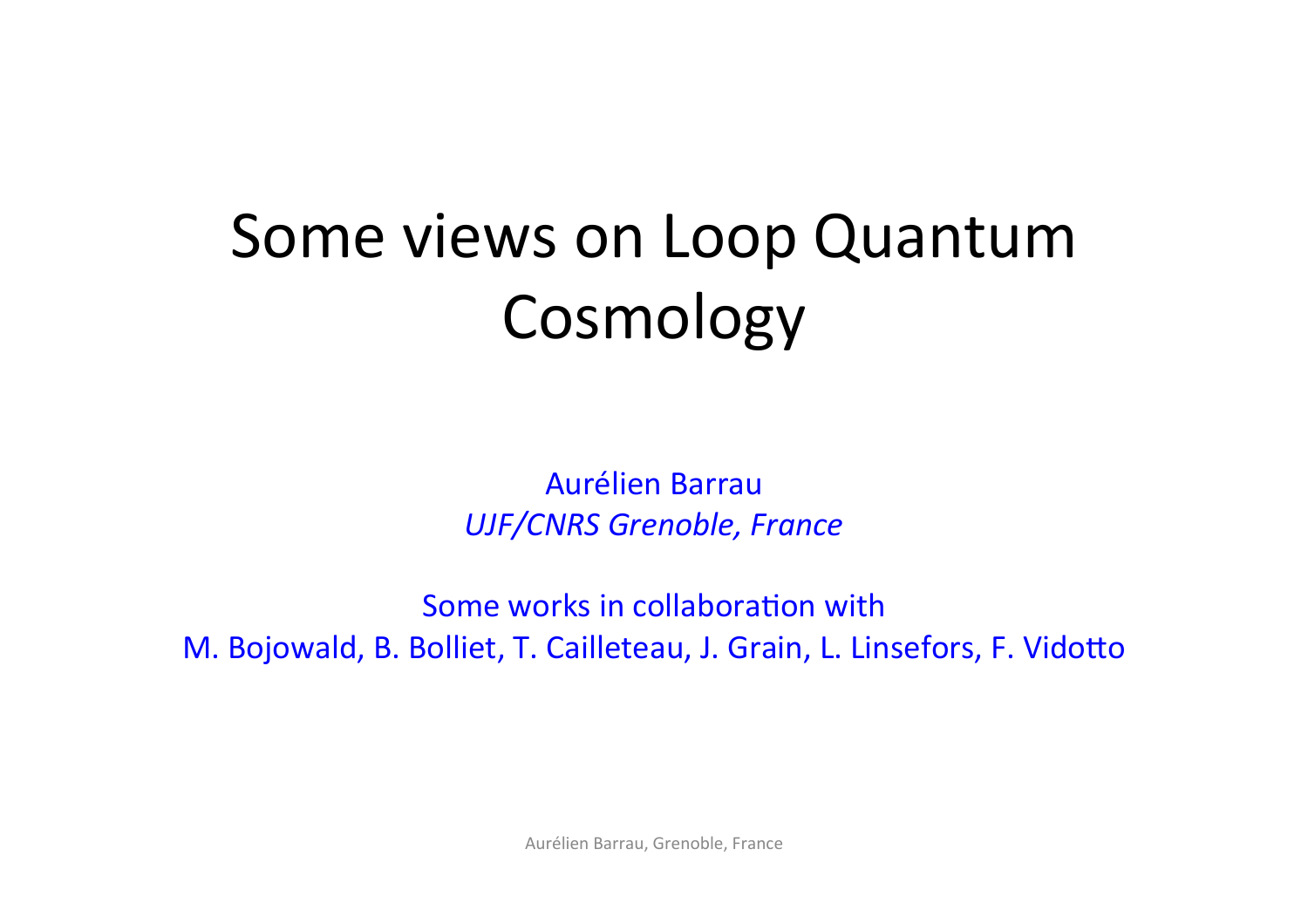# A great time for quantum cosmology !

As pointed out by by Wilczek and Krauss, the recent detection of cosmological Bmodes (if confirmed) shows that gravity should be treated as a quantum field.

# The first approach we have been following : anomaly freedom

$$
\begin{aligned}\n\{\vec{D}[\vec{M}_1], \vec{D}[\vec{M}_2]\} &= -\vec{D}[\mathcal{L}_{\vec{M}_2}\vec{M}_1], \\
\{C[N], \vec{D}[\vec{M}]\} &= -C[\mathcal{L}_{\vec{M}}N], \\
\{C[N_1], C[N_2]\} &= \vec{D}[N_1 \vec{\nabla} N_2 - N_2 \vec{\nabla} N_1]\n\end{aligned}
$$

When quantum corrections are inserted in the equations of gravity, in particular in cosmological perturbation equations, it is never clear whether the delicate consistency conditions summarized in the first-class nature of the constraint algebra remain intact. Especially background-independent frameworks cannot directly rely on standard covariance arguments because their notion of space-time, encoded in previous equations, is supposed to emerge in some way from solutions to their equations.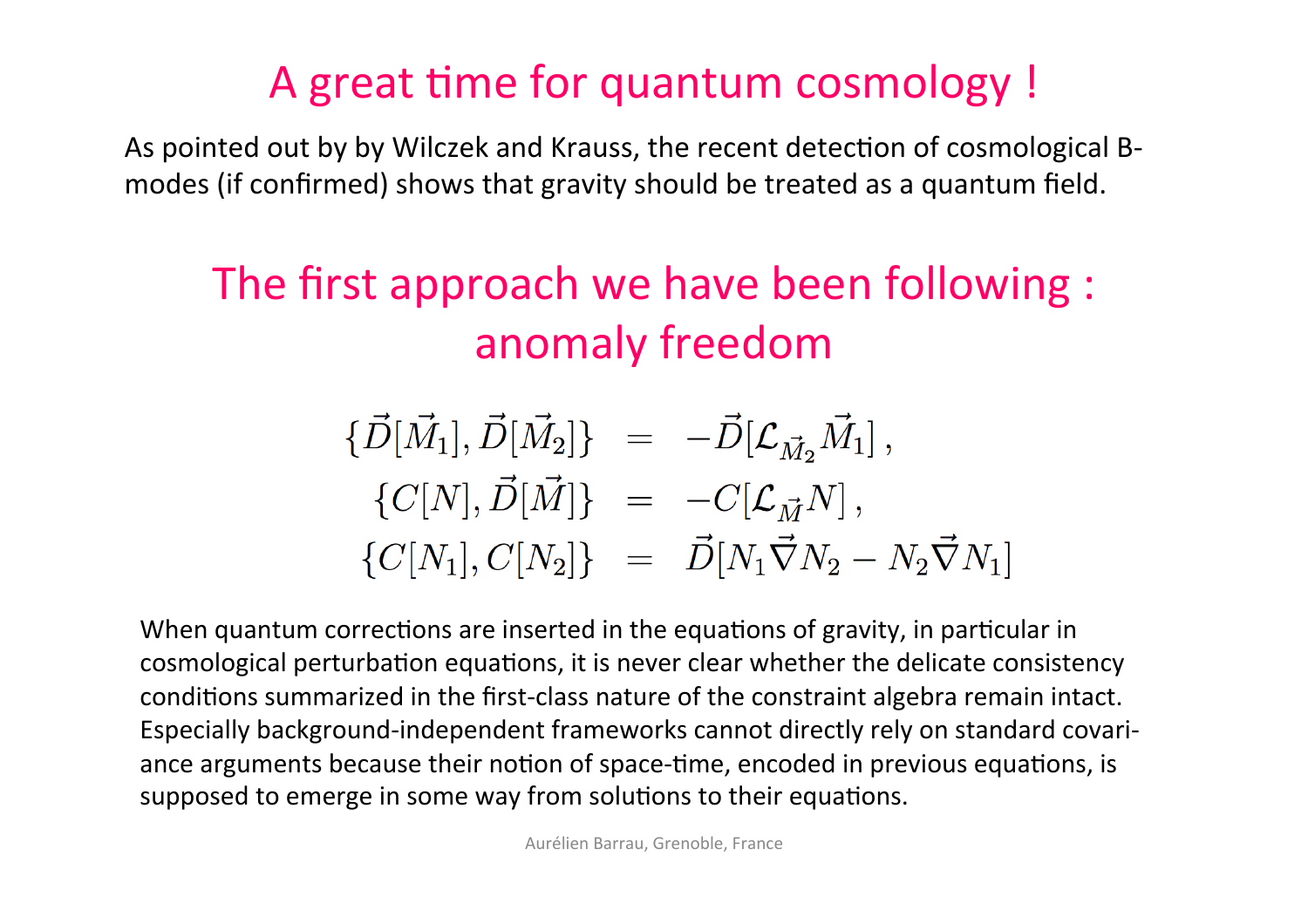When gauge fixing before quantization is checked to be self-consistent, this attitude is legitimate. But the resulting dynamics and physical predictions can, in general, be quantitatively different from the theory quantized without fixing the gauge. Whenever available, the latter should be preferred because it implements the full system. This is especially true for gravity (dynamics is part of the gauge system. It seems more natural to quantize gauge transformations and the dynamics at the same time and not fix one part (the gauge) in order to derive the second part (the dynamics). If this is ignored, the gauge could be fixed according to transformations that will be subsequently modified.).

The method followed is to quantize the constraints without classical specifications of gauge or observables.

The associated effective viewpoint is (i) to take the corrections suggested by operator definitions in some approach to quantum gravity, (ii) to parametrize them so as to allow for sufficient freedom to encompass the ambiguities and unknowns in quantum operators, (iii) to insert them in the classical constraints and

(iv) to compute their algebra under Poisson brackets.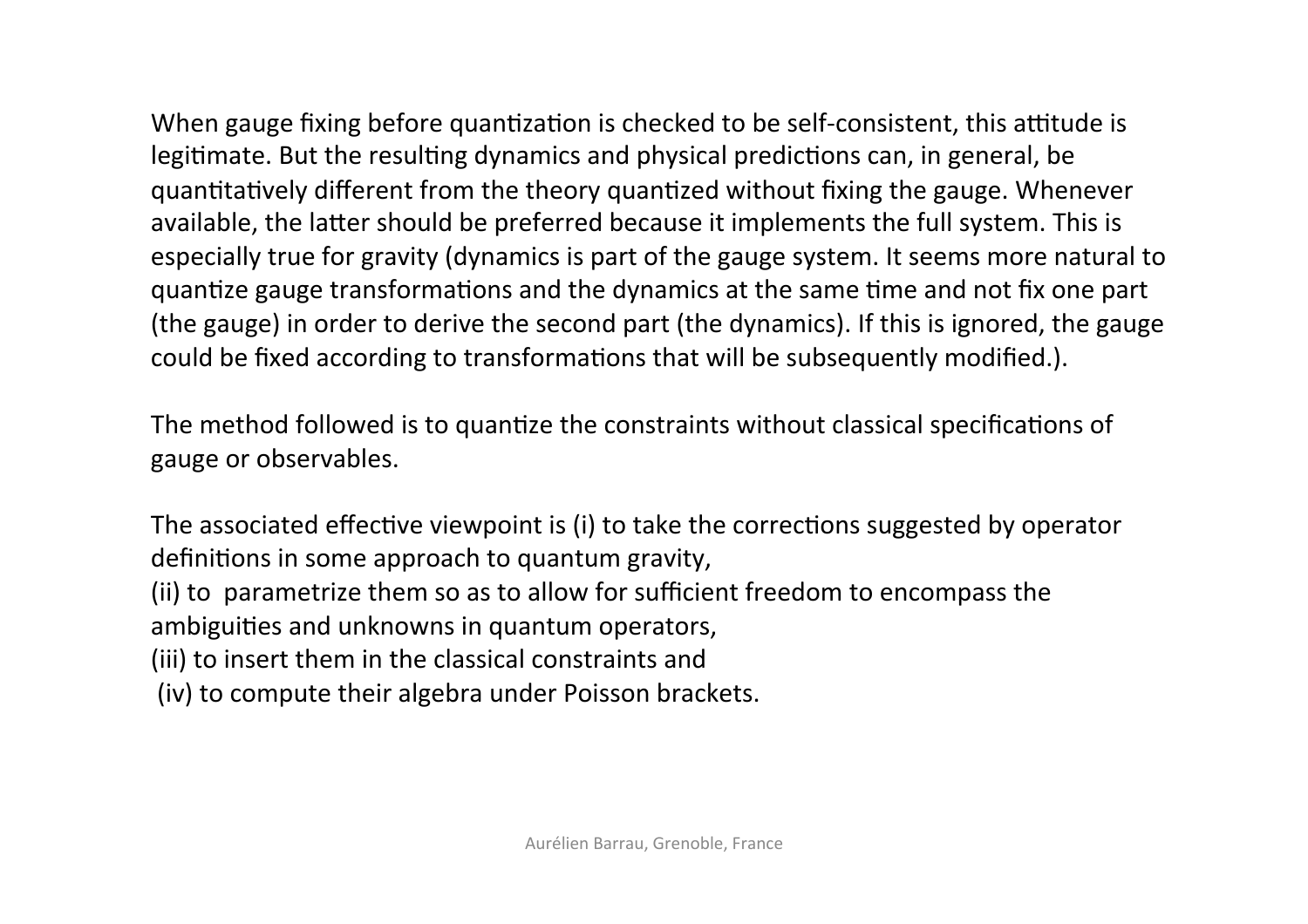### For example

**Smeared constraints for GR :** 

$$
\mathcal{C}_1 = G[N^i] = \frac{1}{2\kappa} \int_{\Sigma} d^3x \ N^i C_i,
$$
  

$$
\mathcal{C}_2 = D[N^a] = \frac{1}{2\kappa} \int_{\Sigma} d^3x \ N^a C_a,
$$
  

$$
\mathcal{C}_3 = S[N] = \frac{1}{2\kappa} \int_{\Sigma} d^3x \ N C,
$$

$$
\{G[N^i] + D[N^a] + S[N], G[M^i] + D[M^a] + S[M]\} \approx 0.
$$

$$
\{\mathcal{C}_I,\mathcal{C}_J\}=f^K{}_{IJ}(A_b^j,E_i^a)\mathcal{C}_K.
$$

! **First class algebra. However, when going to the quantum version anomalies usually appear.**

$$
\{\mathcal{C}_I^Q, \mathcal{C}_J^Q\} = f^K{}_{IJ}(A_b^j, E_i^a)\mathcal{C}_K^Q + \mathcal{A}_{IJ}.
$$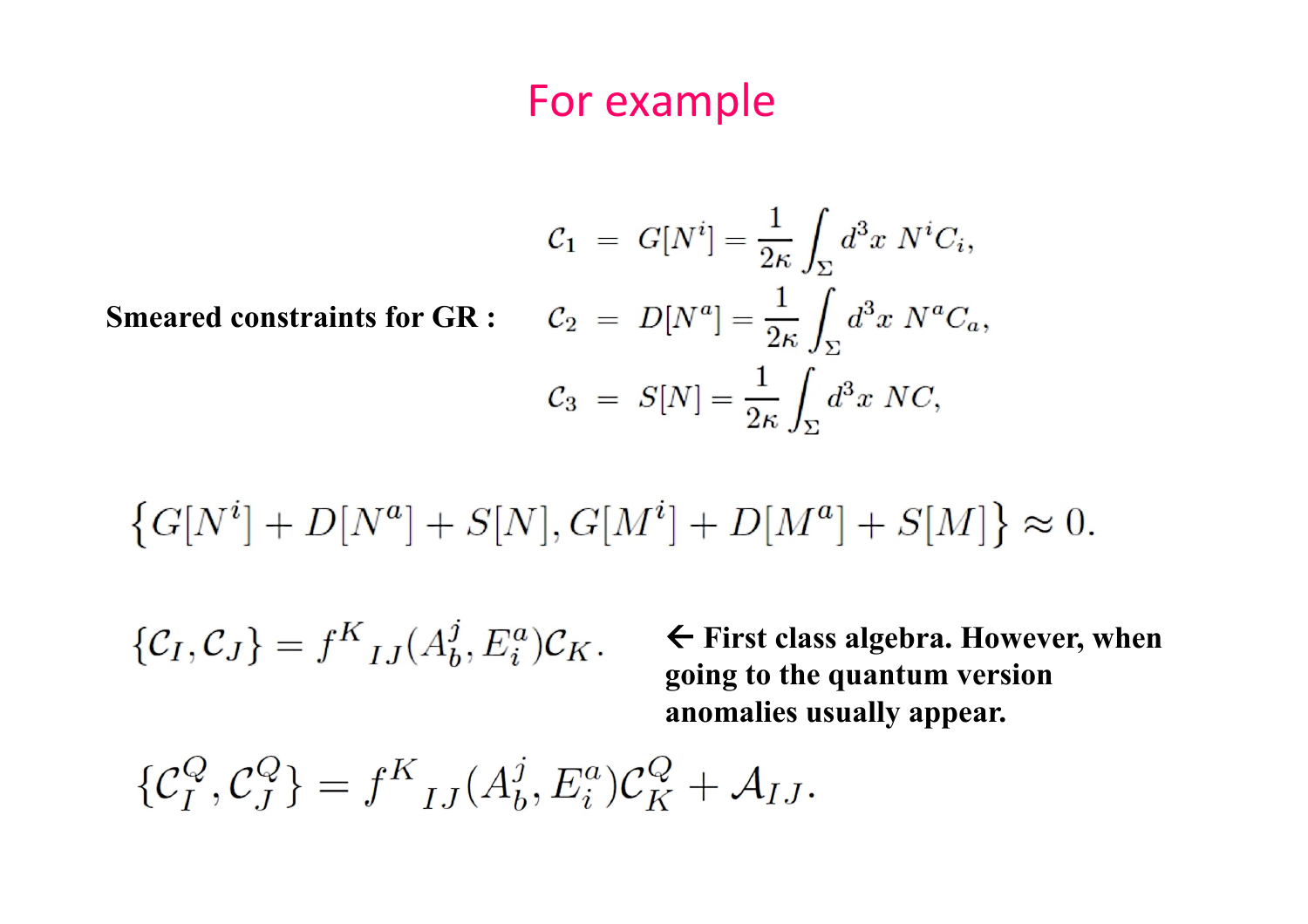### Where are we in this approach?

 $\odot$  Good points :

**- successfully done for scalar, vector and tensor modes with holonomy corrections.** 

**- the mu-bar scheme is recovered.** 

**- shown to be** *consistent.*

*-* **successfully done for scalar, vector and tensor modes with inversevolume corrections.** 

**- successfully done for holonomy + inverse-volume corrections.** 

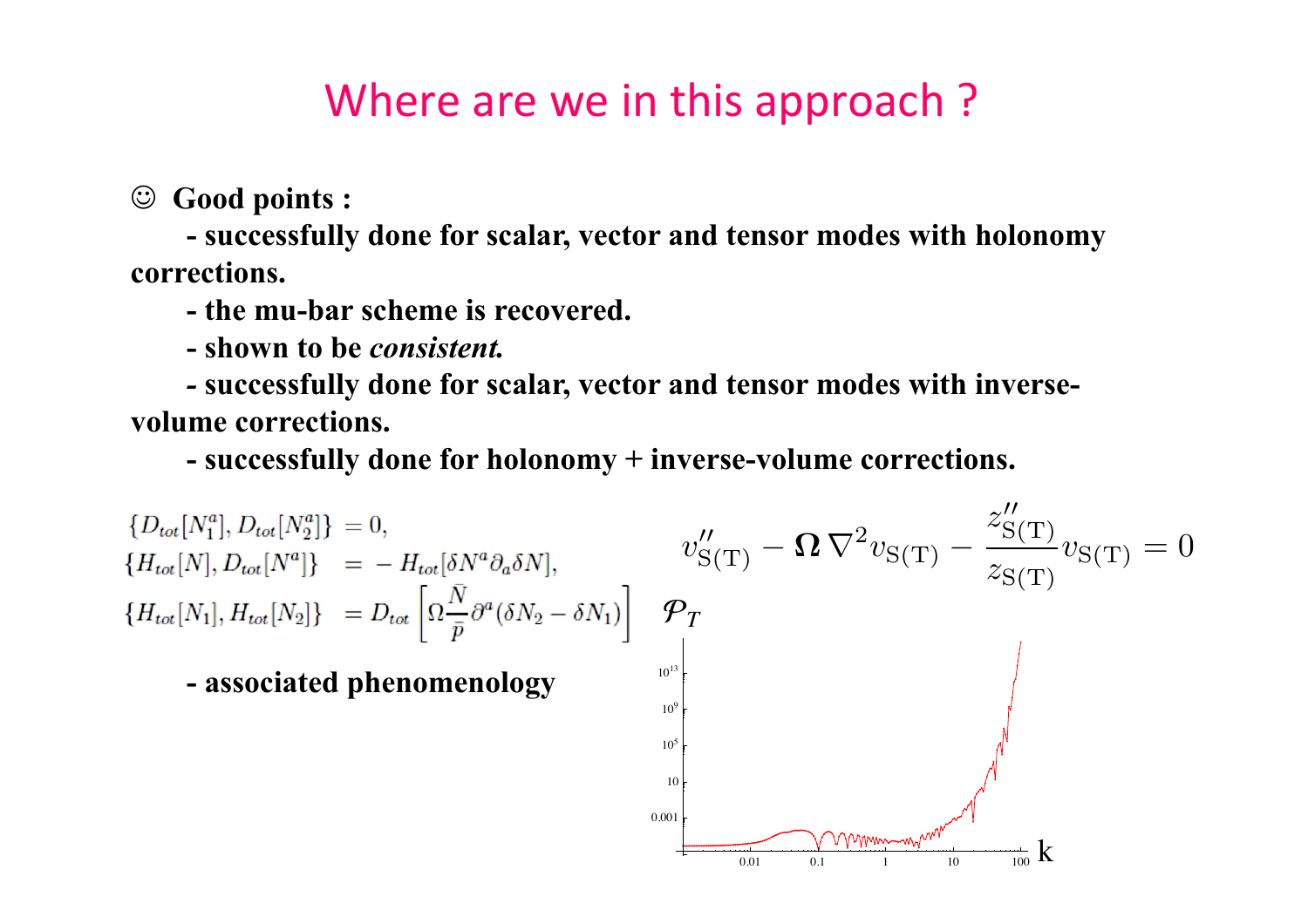



 $\rightarrow$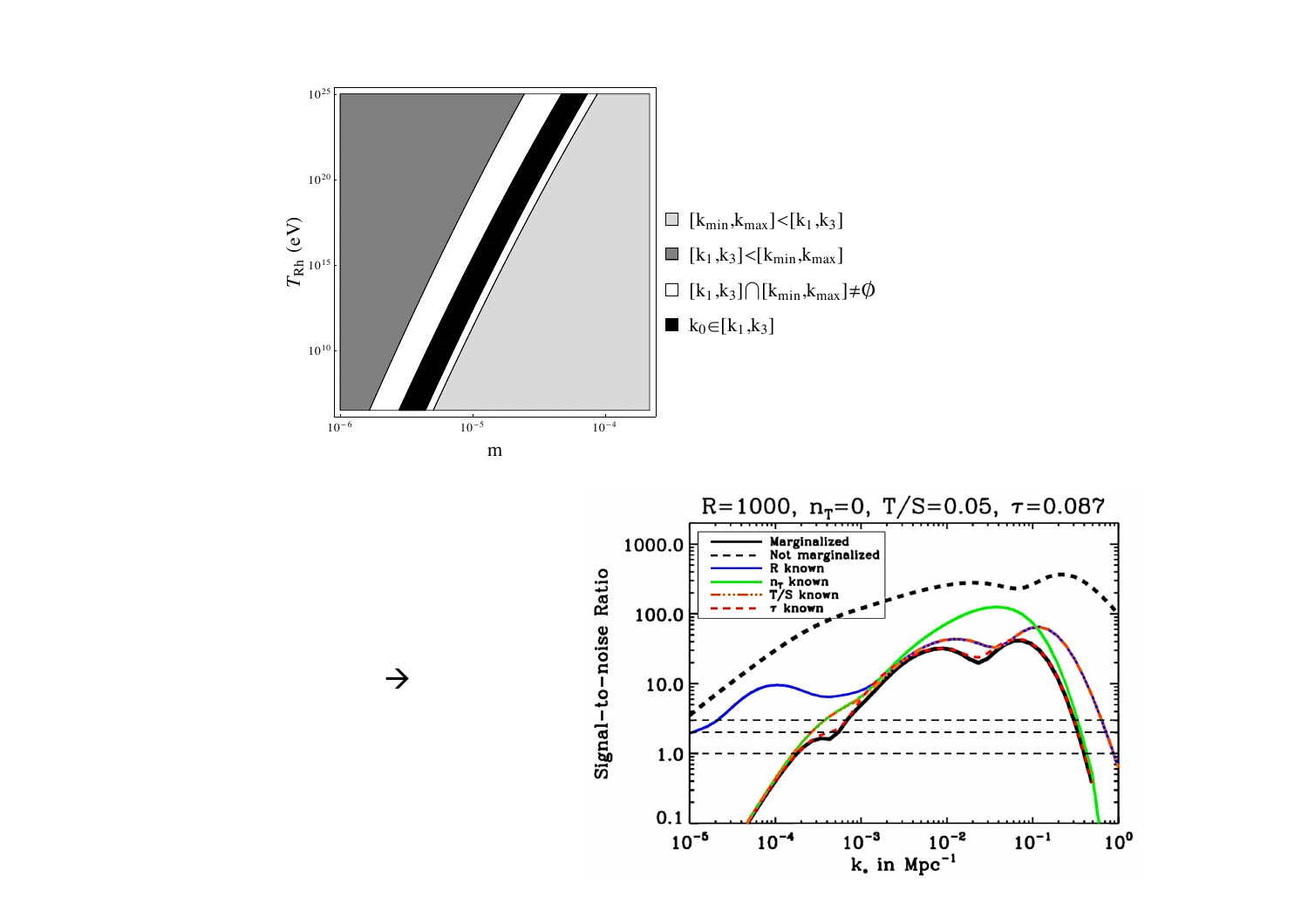- **I think the approach** *is* **consistent and makes sense.** (In particular, the Hojman–Kuchar–Teitelboim theorem, which shows uniqueness of the classical dynamics for second-order field equations under the assumption of a classical space-time structure, does not underline any inconsistency in the deformedalgebra approach, as both the constraints and the algebra are simultaneously deformed in a consistent way. In addition, the phase space considered is truncated due to the way perturbations are handled.)

#### **But**  $\otimes$  **(Bad point):**

- **How much does this capture from LQG ?** 

 $\rightarrow$  In my opinion, not much. Maybe this is the only weak point but it **is far from being a detail !!** 

- **A comparison with Agullo, Ashtekar & Nelson results is in progress** 

→ At this stage, I believe that the Agullo, Ashtekar & Nelson **approach is more reliable and closer to the full theory**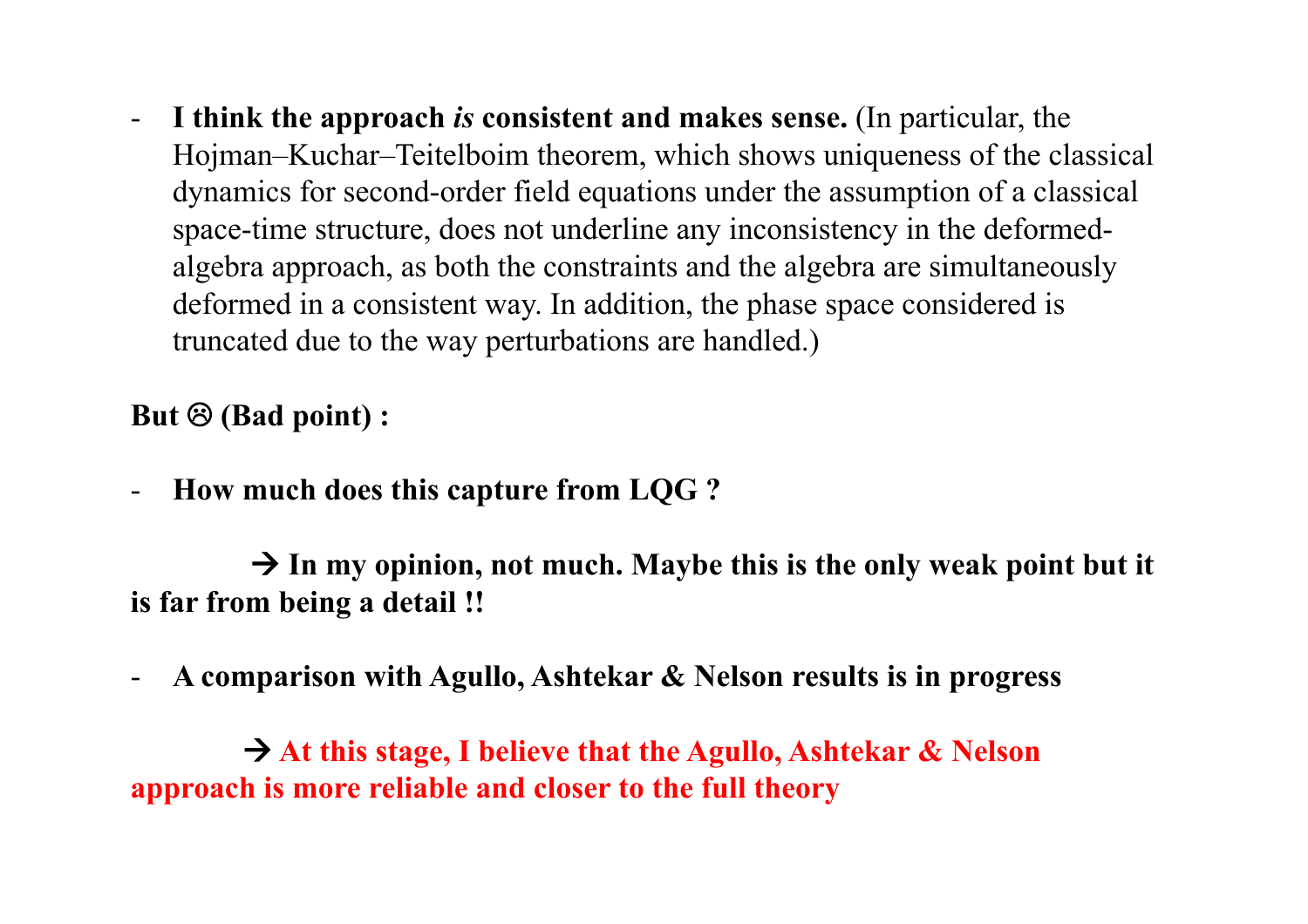#### **If the anomaly-free approach is however taken seriously an intriguing consequence is the change of signature.**

Equations of motion for modes become elliptic rather than hyperbolic differential equations. This change of signature can be seen from the fact that the usual C,C Poisson Bracket with  $\beta = -1$  is obtained for 4-dimensional Euclidean space. (But there is no piece of classical Euclidean space as  $\beta = -1$  is found only for one maximum-curvature slice. One should therefore not expect an effective Hamiltonian constraint to resembles the classical Euclidean one.)

Signature change could be an intriguing consequence of effective holonomy modifications, which had been overlooked until spherically symmetric inhomogeneity and cosmological perturbations were studied in an anomaly-free way. Indeed, without inhomogeneity, one cannot determine the signature because (i) one cannot see the relative sign between temporal and spatial derivatives and (ii) the relation Poisson Bracket trivially equals zero in homogeneous models. Nevertheless, signature change is not a consequence of inhomogeneity, the latter rather being used as a test field.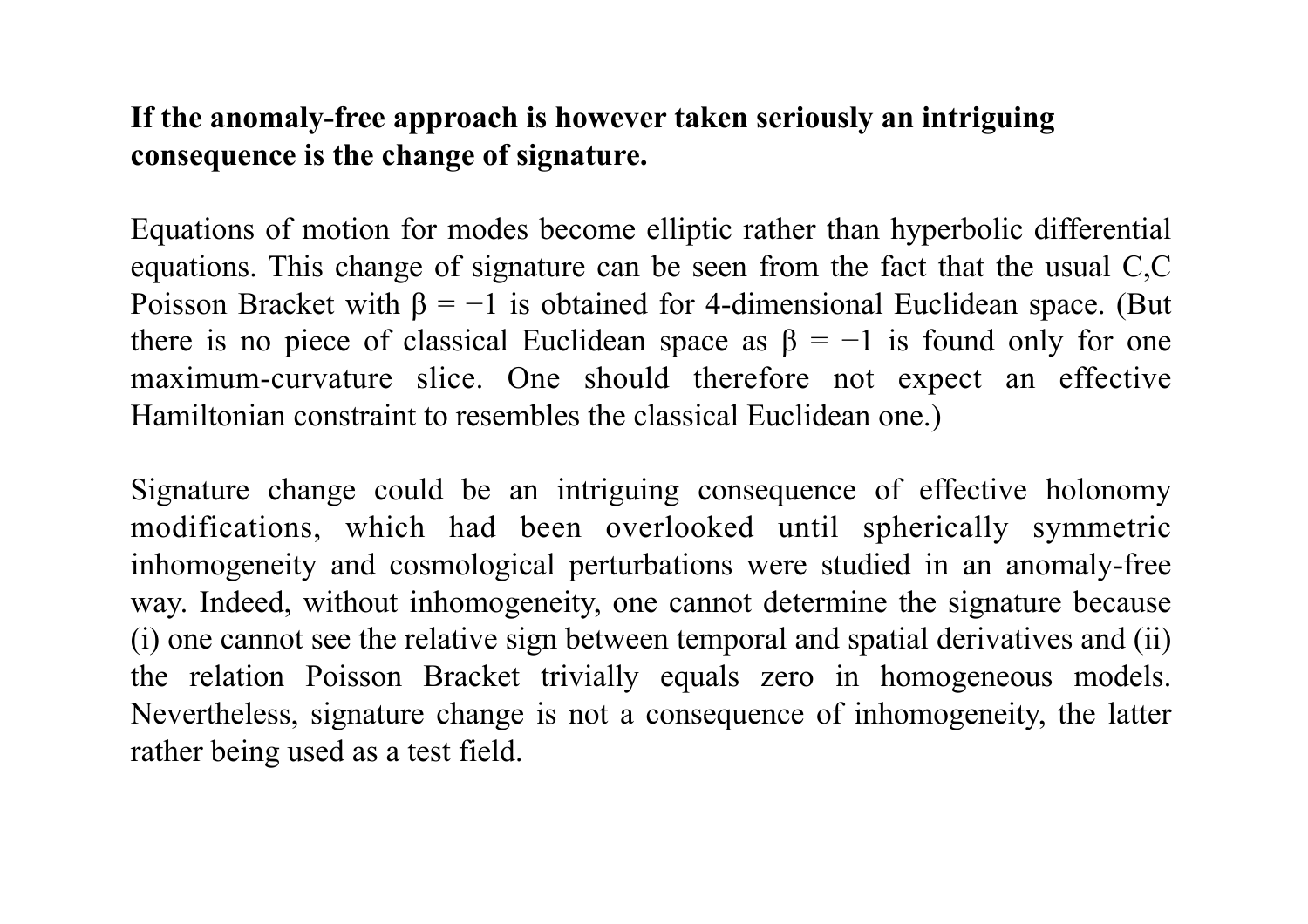A change of sign in front of the Laplacian of the Mukhanov–Sasaki equations is not a novelty in cosmology. The same effect occurs, for instance, in higher-order gravity where the Gauss–Bonnet curvature invariant is non-minimally coupled with a scalar field. In that case, this change of sign is simply interpreted as a classical instability. Within the same model, one can have further modifications to the Mukhanov–Sasaki equations which may introduce ghost and tachyon instabilities as well as superluminal propagation. Although all of these features are problematic and can be avoided by a restriction of the parameter space, the nature of the spacetime wherein perturbation modes propagate remains purely classical and Lorentzian. (The theory is of higher-curvature type and does not lead to deformations of the constraint algebra.)

Here, however, the change in the perturbation equations is a direct consequence of the deformation of the constraint algebra of gravity and, hence, of a deformation of the classical space-time structure.

 $\rightarrow$  Associated phenomenology is in progress. Fixes a preferred "time" to set initial conditions.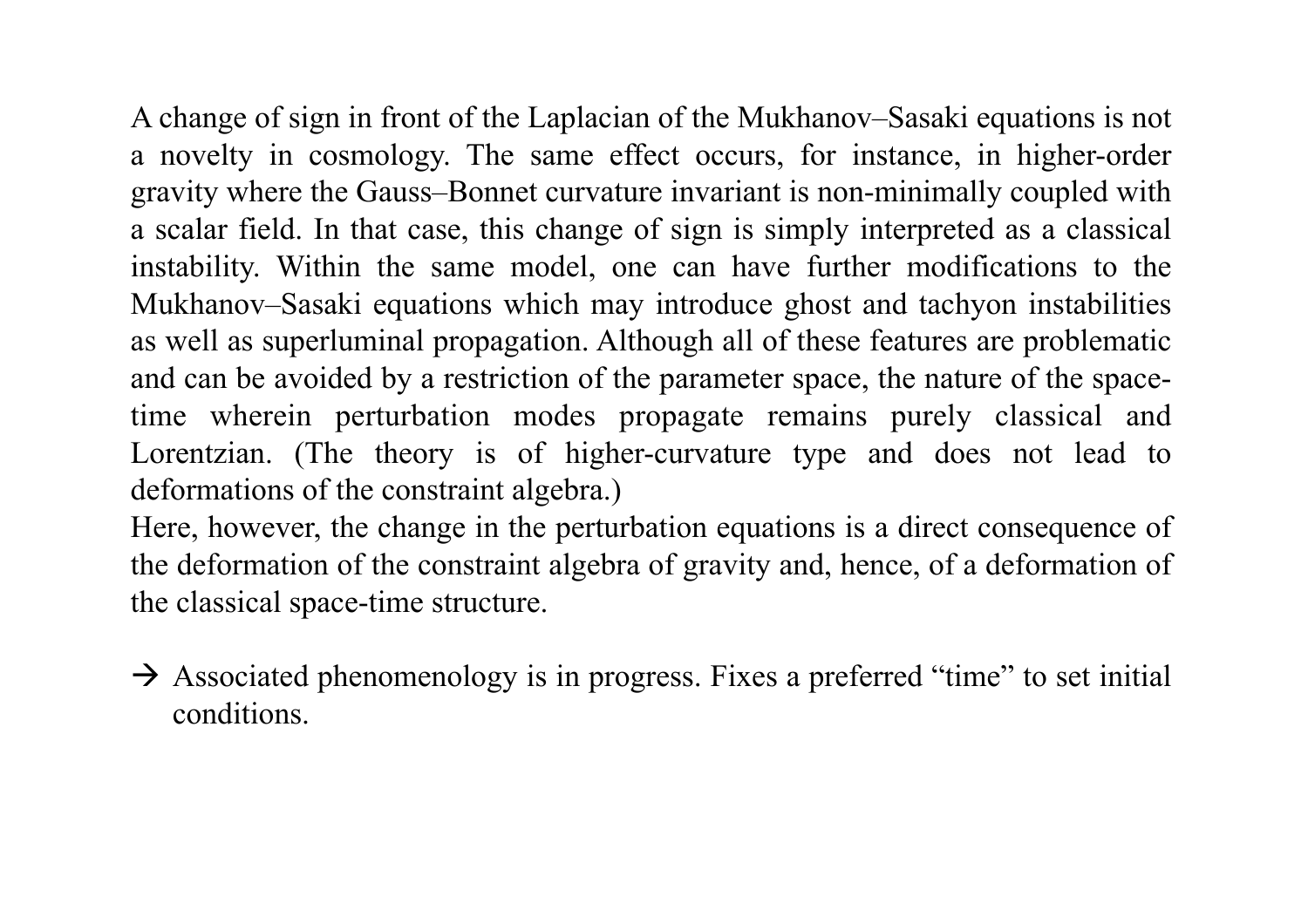## Indirect probes

This as been pioneered By Ashtekar and Sloan. Might be the only probe usable in practice. Recently revisited :



Aurélien Barrau, Grenoble, France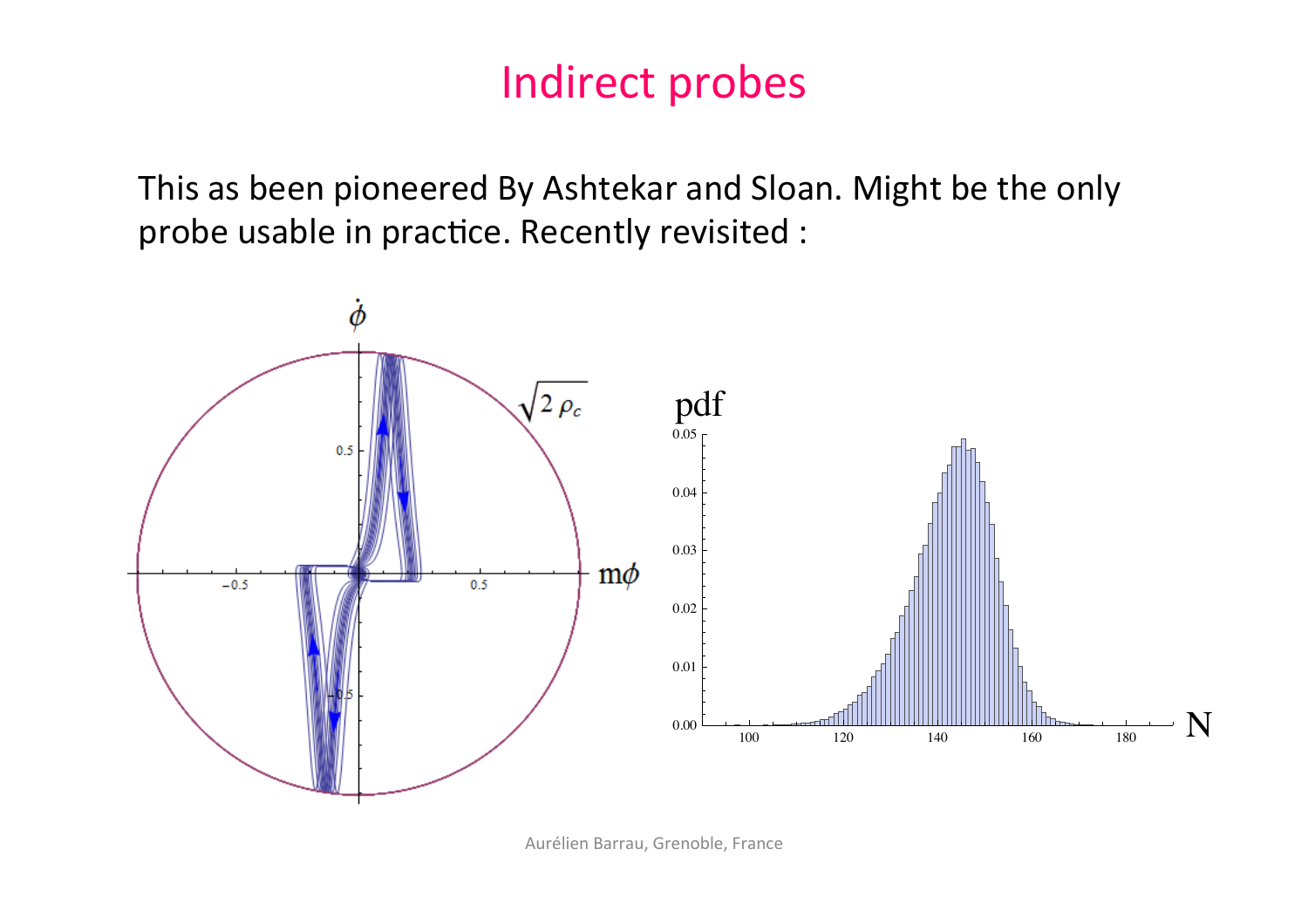**A major issue here is anisotropies. Param et al. have obtained important results. We reach slightly different conclusions. This requires further investigations. Basically : more shear leads to less inflation.** 

# Crazy ideas

- **De Sitter contraction phase** 

*Pf*

*Pi*

- **Planck stars** 

![](_page_10_Figure_4.jpeg)

![](_page_10_Figure_5.jpeg)